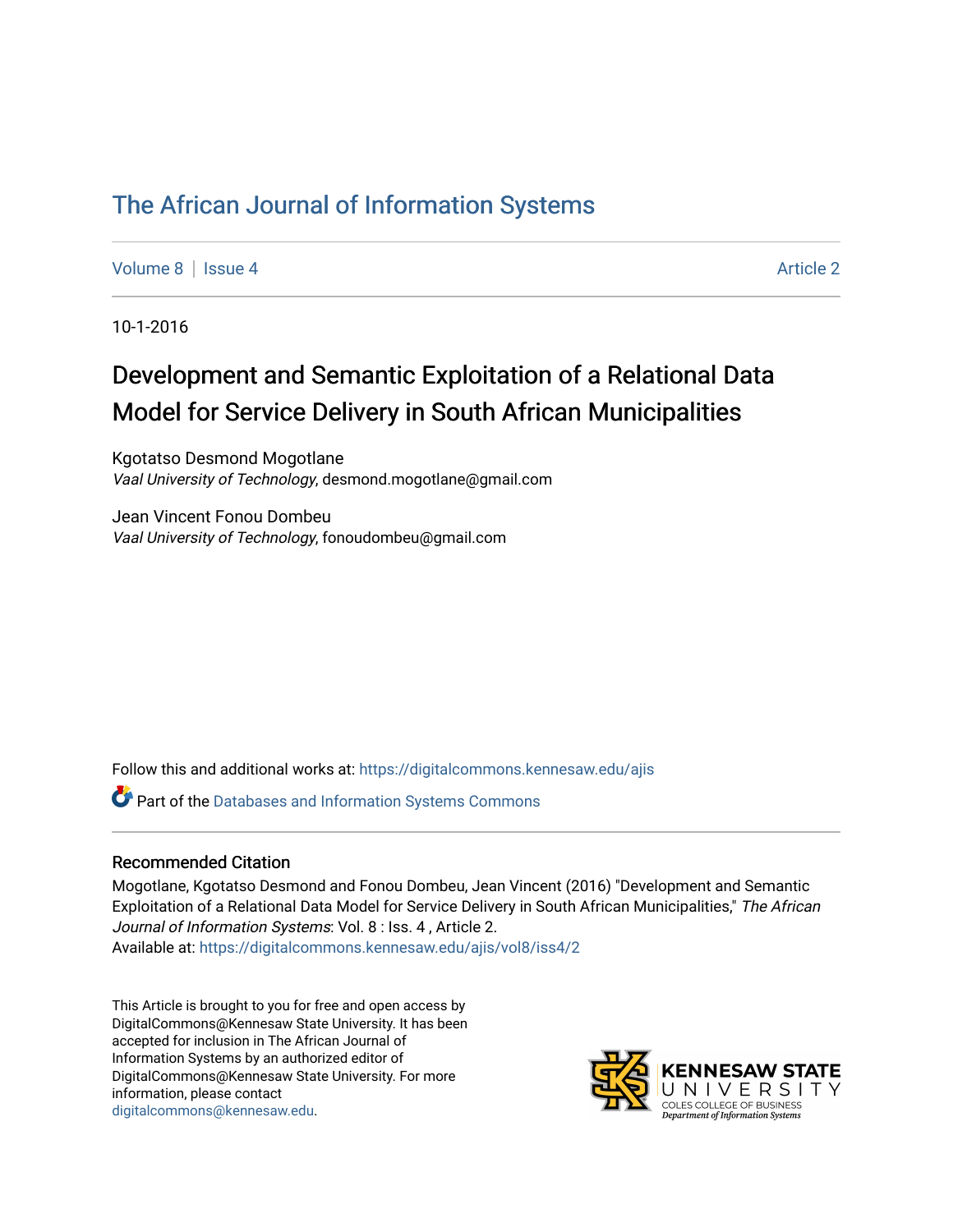### Development and Semantic Exploitation of a Relational Data Model for Service Delivery in South African Municipalities

#### Cover Page Footnote

The authors would like to thanks Prof. Pillay for proofreading the manuscript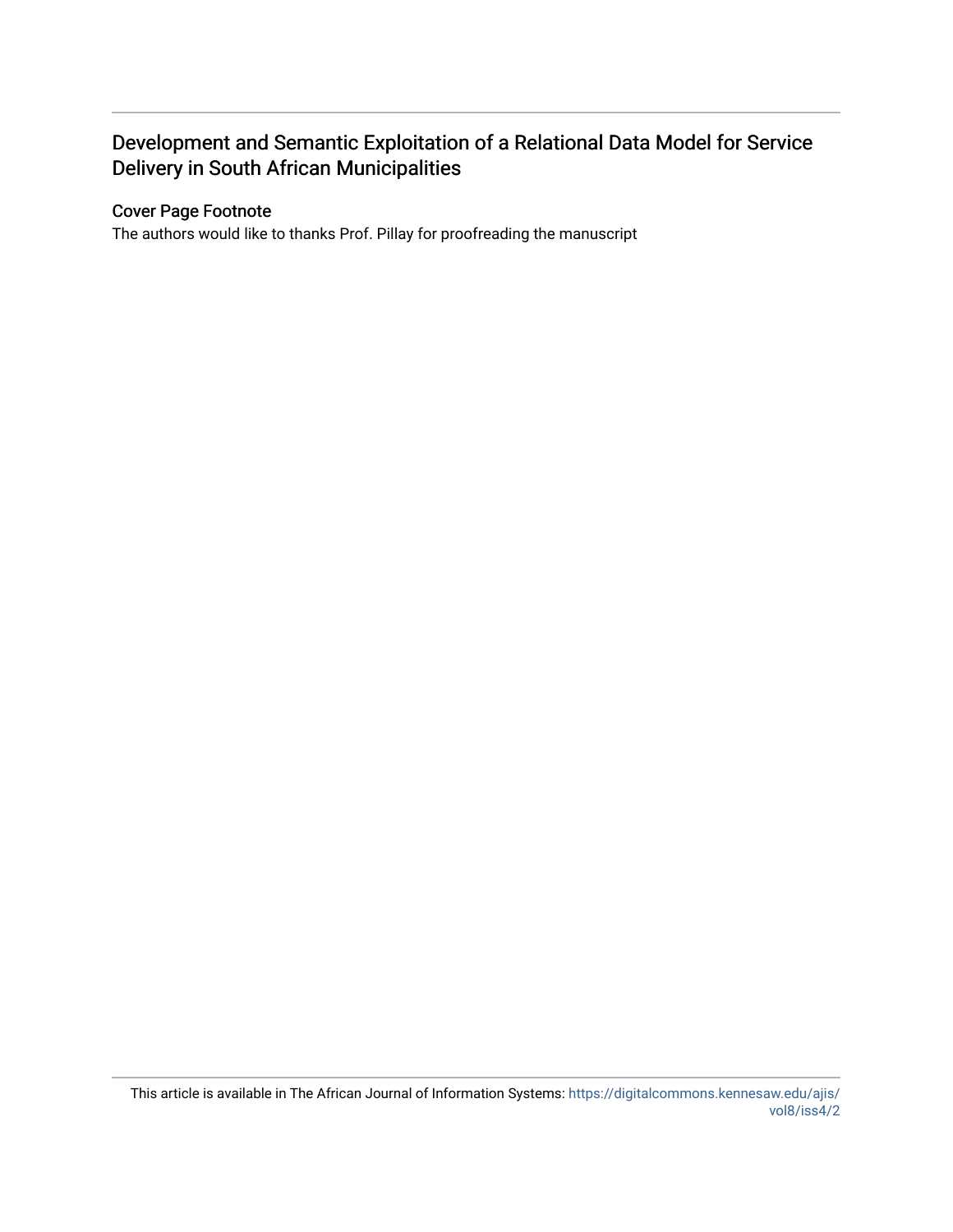

**Development and Semantic Exploitation of a Relational Data Model for Service Delivery in South African Municipalities**

**Research Paper Volume 8, Issue 4, October 2016, ISSN 1936-0282**

**Kgotatso Desmond Mogotlane** Vaal University of Technology desmond.mogotlane@gmail.com **Jean Vincent Fonou Dombeu** Vaal University of Technology fonoudombeu@gmail.com

*(Received Dec 1, 2015, Accepted August 23, 2016)*

#### **ABSTRACT**

Relational databases (RDB) are the main sources of structured data for government institutions and businesses. Since these databases are dependent on autonomous hardware and software they create problems of data integration and interoperability. Solutions have been proposed to convert RDB into ontology to enable their sharing, reuse and integration on the Semantic Web. However, the proposed methods and techniques remain highly technical and there is lack of research that focuses on the empirical application of these methods and techniques in information systems (IS) domains. This study develops and semantically exploits a relational data model of the South African Municipalities Information Systems for Service Delivery. A combination of qualitative and quantitative methods is used. The qualitative part of the research is carried out with a literature review and online search for relevant resources, whereas, the quantitative analysis was done with experiments. The research provides a case study of the empirical application of semantic web technologies for converting RDB into ontology in IS.

#### **Keywords**

South African Municipality, Semantic Web, Service Delivery, Relational Database, Ontology

#### **INTRODUCTION**

The Semantic Web is an evolution of the current World Wide Web in which data and resources are represented on the basis of their meaning rather than web links as is done in the current Internet. This provides the web with content that is understood by both humans and computers. In particular, the content of the Semantic Web is represented with ontology in such a way that computers can automatically decipher it to extract useful information for users. Therefore, ontology is the backbone of any Semantic Web application.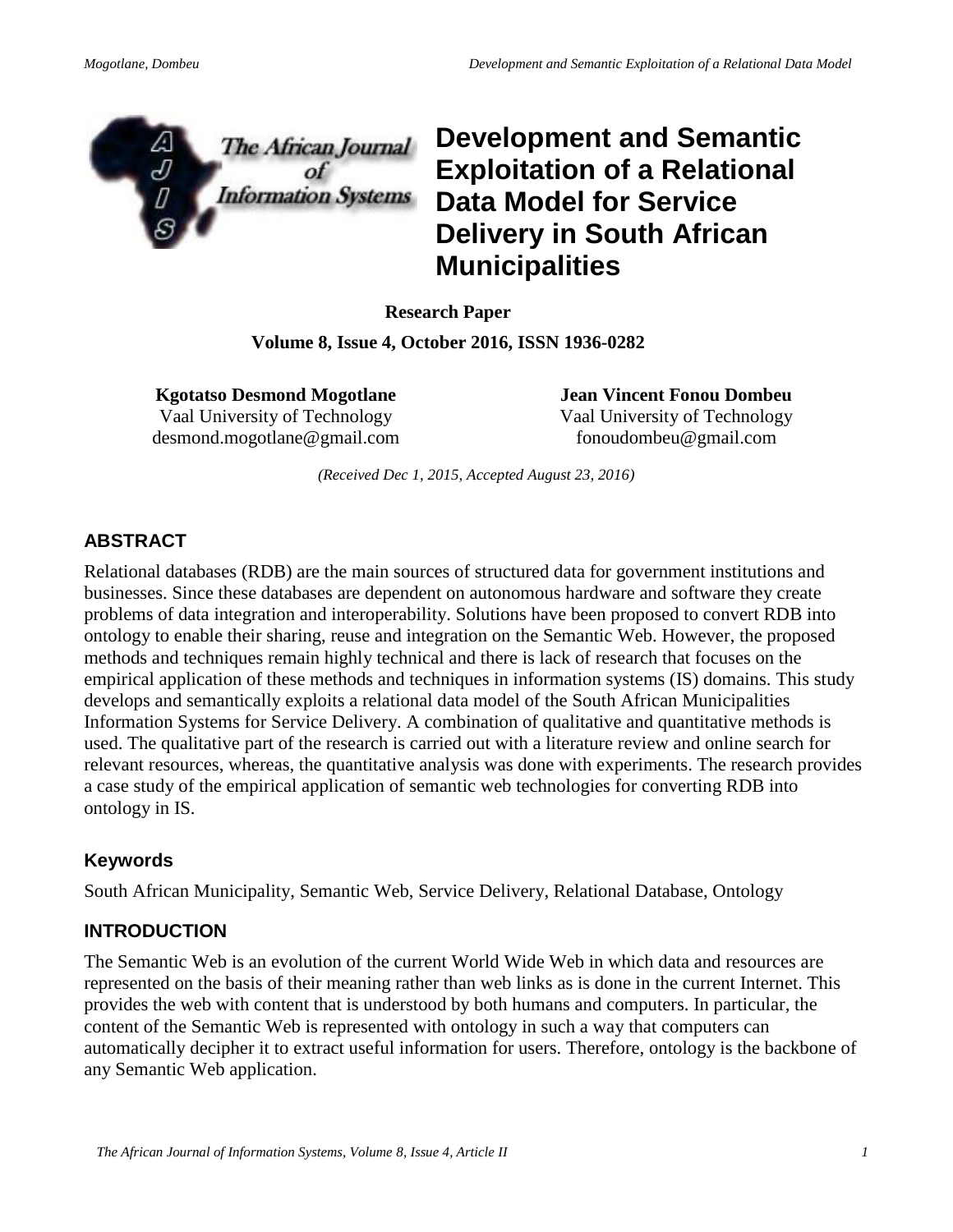Gruber (1993) defined ontology as an explicit specification of a conceptualization. A conceptualization defines an abstract and simple view of a domain of interest that is being represented purposively. Examples of domains are medicine, biology, e-commerce, e-government, etc. Ontology represents the semantic content of a domain using its constituents including the concepts, objects, entities and relationships between them (Gruber, 1993). Other enabling technologies for Semantic Web are: (1) ontology editors: they are software that offer functionalities for handling ontology such as the creation of a new ontology, opening of an existing ontology, querying ontology, and so on, (2) languages for representing ontology: ontologies are created in these languages for computers to process them, and (3) languages for querying ontology: these are Structured Query Language (SQL) like languages specifically designed for querying ontology, and many more.

Semantic Web technologies are increasingly being adopted in various domains (biology, geology, ecommerce, e-government, etc.) to build distributed and intelligent web applications. One of the main concerns in Semantic Web is the semantic exploitation of data stored in relational databases. In fact, relational databases are the main sources of structured data for government institutions and businesses. This is the reason behind the widespread use of relational database management systems (RDBMS) like DB2, Oracle and Microsoft SQL Server (Lin, 2008) and many websites rely heavily on databases as sources of information (Tirmizi et al., 2008; Sequeda et al., 2012). Government institutions and businesses maintain large relational databases that are populated with important data gathered over many years; these databases are dependent on autonomous hardware and software, and create the problem of data integration and interoperability (Fatima and Rajput, 2012). Solutions have been proposed to convert RDB into ontology to enable its sharing, reuse and integration on the Semantic Web (Li et al., 2005; Laclavik, 2006; Zhang and Li, 2011; Saleh, 2011; Gherabi et al., 2012; Sedighi and Javidan, 2012; Pasha and Sattar, 2012; Jain and Singh, 2013). However, the proposed methods and techniques for converting RDB into ontology remain highly technical. Further, there is a lack of research that focuses on the empirical application of these methods and techniques in real world information systems (IS) domains to strengthen their application and adoption.

This study develops and semantically exploits a relational data model of the South African Municipalities Information Systems for Service Delivery. The research provides a case study of the empirical application of semantic web technologies for converting RDB into ontology in IS using a combination of qualitative and quantitative methods. The data was collected from a literature review and online resources downloaded from 81 municipalities' public websites. Thereafter, the business rules of the domain are analyzed and the relational data model is built. Experiments are carried out to convert the relational data model into ontology. The resulting ontology is further queried and analyzed with a set of competency questions of the domain and the users' views of their answers. The results show that Semantic Web Technologies can be effectively applied to extract and import semantic data from a Municipality RDB and provide answers to users' queries.

The rest of the paper is organized as follows. Section 2 discusses related studies. The methodology of the study is presented and applied in Section 3. Section 4 presents and discusses experimental results of the study. A conclusion ends the paper in Section 5.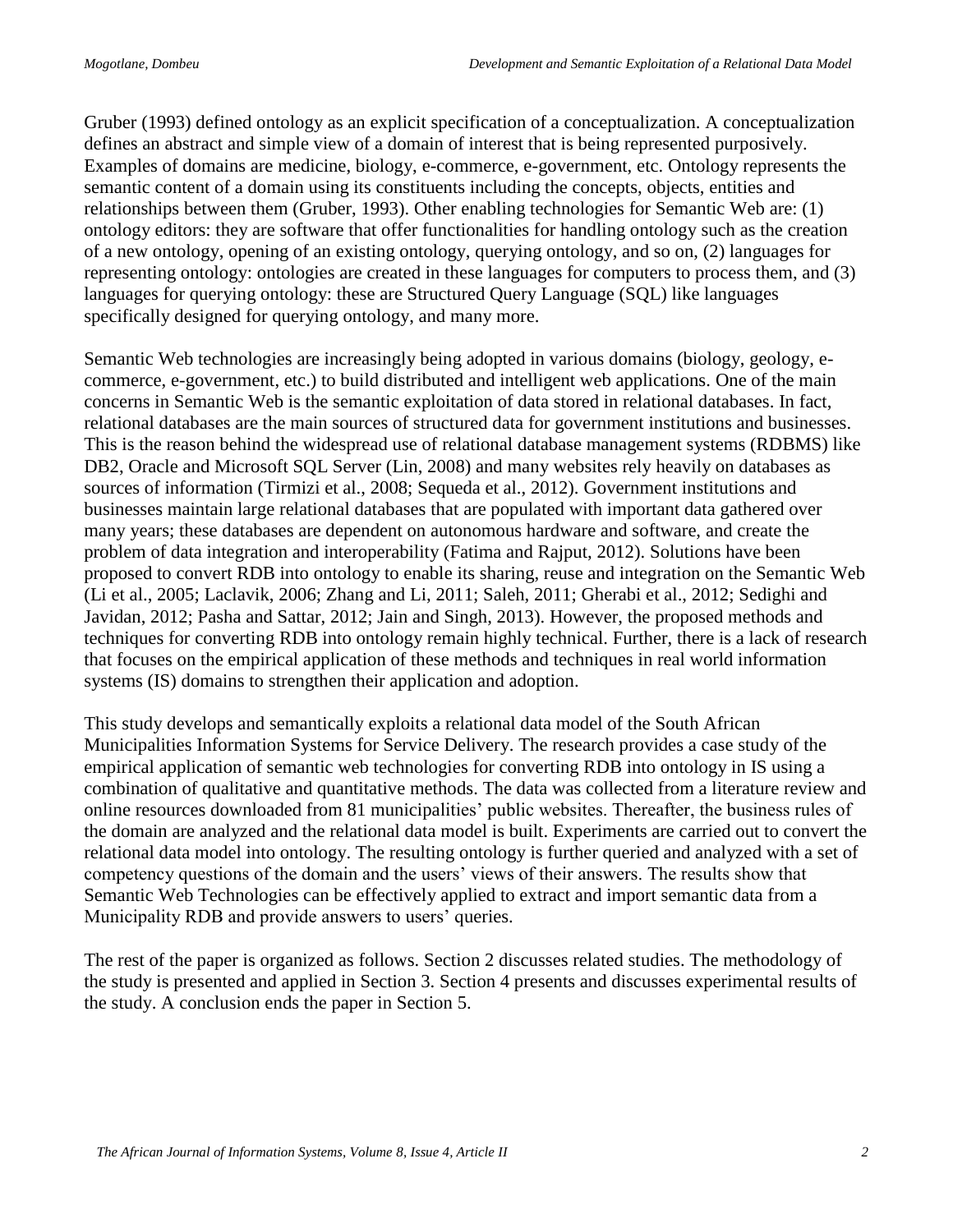#### **RELATED WORK**

In recent years, the topic of ontology construction from relational databases has been of interest to many researchers. Mapping rules of database and ontology structures are presented in (Li et al., 2005; Zhang and Li, 2011; Gherabi et al., 2012; Sedighi and Javidan, 2012; Loudhi et al., 2013; Ramathilagam and Valarmathi, 2014); the mapping rules provide formal definitions of the rules that can be applied to map database structures (entity, primary key, foreign key, etc.) to that of ontology (class, property, instance, etc.). Trinkunas and Vasilecas (2007) presented an approach for building ontology from a relational database using reverse engineering. The authors define reverse engineering rules for converting relational database into ontology. The approach is further evaluated with a software, namely, Sybase Power Designer 12.0. Another study by Banu et al. (2011) presented a method for semantically querying relational database using ontology. Transformation rules of database to ontology are defined and applied to a set of *ad hoc* tables of the Library Management System.

Although the majority of studies discussed above have used a set of *ad hoc* database tables for proof of concept, they all remain highly technical. The proposed methods have not yet been applied in the real world IS domains to empirically evaluate their effectiveness and accuracy in converting relational database into ontology. None of the studies provide a detailed collection, analysis, semantic modelling and evaluation of the business requirements of the target IS domains against the resulting ontologies.

Besides the above conceptual methods for transforming relational database into ontology, many tools and algorithms exist that enable the automatic conversion of a relational database into ontology (Laclvik, 2005; Zhou et al., 2010; Pasha and Sattar, 2012; Jain and Singh, 2013). The World Wide Web Consortium (W3C) through their RDB2RDF Working Group is also developing a direct mapping standard that focuses on translating relational database into Resource Description Framework (RDF) ontology (Gherabi et al., 2012). The problem with many of the proposed tools is that they are still at the prototype stage and are not yet fully fledged products. Furthermore, these tools have not yet been applied to real world IS domains to ascertain their performance in the automatic conversion of relational databases into ontologies.

Protégé is a free, widely used open source ontology editing platform that offers great extensibility and scalability (Alatrish, 2013). Its extensibility is due to many plug-ins developed by semantic web experts. A plug-in is a separately developed software module that adds more functionality to existing software. Examples of Protégé plug-ins include OntoLT (Buitelaar et al., 2004; Nyulas et al., 2007), DataGenie (Gennari et al., 2007), OntoBase (Yabloko, 2009), DataMaster and RONTO (Papapanagiotou et al., 2006), and SIM-DLA (Mulligann et al., 2011). OntoLT enables the extraction of ontology from text within Protégé (Buitelaar et al., 2004). SIM-DLA is a Protégé plug-in that enables the comparison of ontology concepts and their meanings through the measurement of semantic similarities (Mulligann et al., 2011).

DataMaster, DataGenie, OntoBase and RONTO are Protégé plug-ins that deal with the conversion of relational databases into ontologies. However, the RONTO plug-in is still under development and is not yet available for use in the Semantic Web community (Papapanagiotou et al., 2006). Further, due to technical challenges such as unresolved errors and bugs (Gennari et al., 2007), DataGenie functionalities were improved to create the DataMaster plug-in (Nyulas et al., 2007). In light of the above, DataMaster and OntoBase are the only plug-ins for automatic conversion of relational databases into ontologies that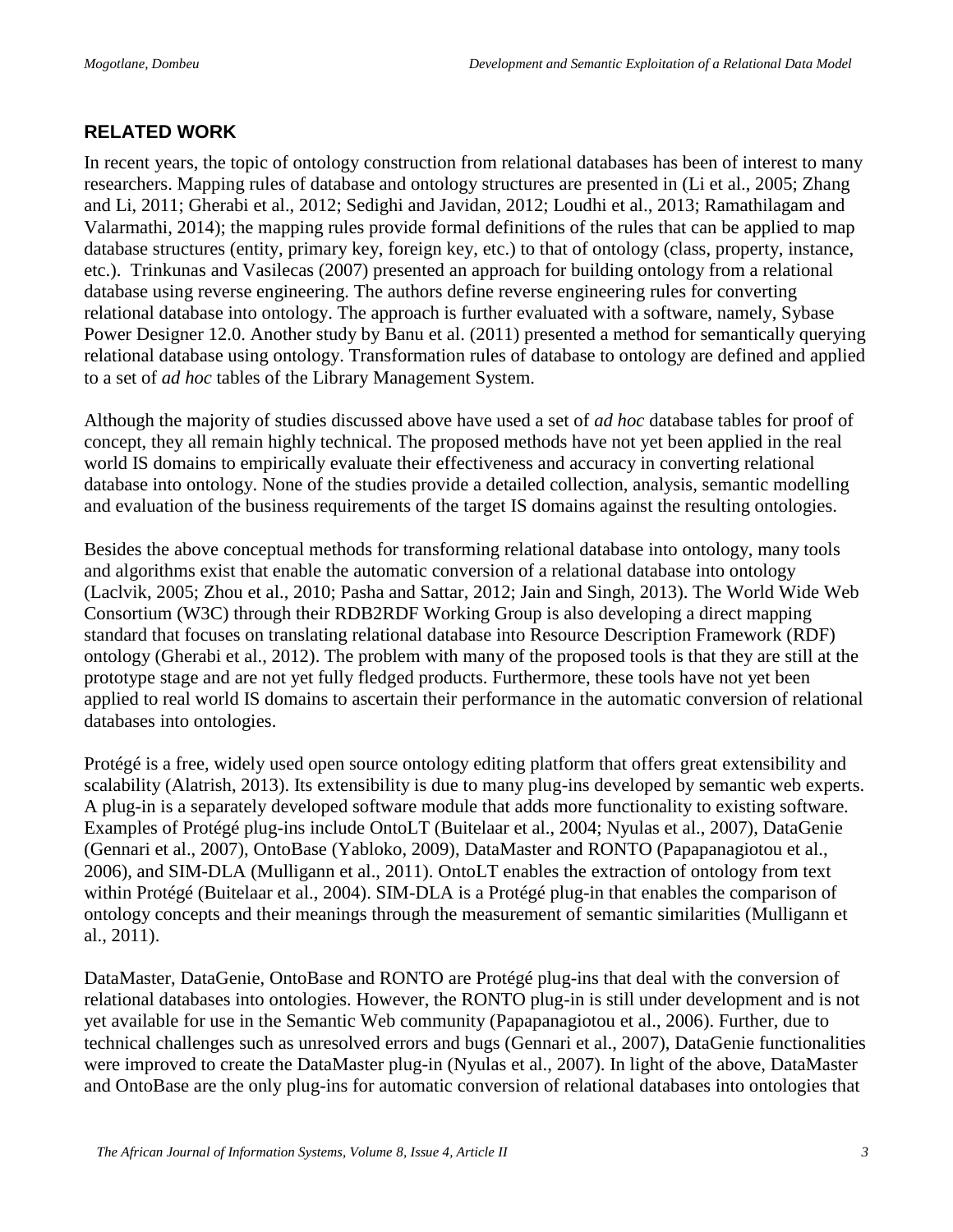are currently available for use in Protégé. Consequently, they are used in this study to convert relational database to ontology.

#### **METHODOLOGY**

Both qualitative and quantitative methods are used in this study. The data is collected from a literature review and online resources downloaded from 81 South African municipalities' public websites. Thereafter, the business requirements of the domain are analyzed to build the relational data model. The requirements of the domain are further modelled with a set of competency questions (CQs) using the Tropos Methodology (Fernandes et al., 2011) and translated into executable form with the Competency Question Translation (CQT) approach (Zemmouchi-Ghomari and Ghomari, 2013). Finally, experiments are carried out to automatically construct ontology from the relational data model and to run and evaluate semantic queries against the ontology.

#### **Data Collection**

The IS domain in this study is the South African municipalities information systems for service delivery (SAMISSD). A study was carried out to understand the SAMISSD domain. The South African government, through its local and metropolitan municipalities has a constitutional obligation to provide basic services (e.g. potable water, sanitation, refuse removal, property assessments and electricity) to its citizens (RSA, 1996; ELM, 2014a, 2014b). To achieve the constitutional obligation for effective service delivery, the country is divided into 234 local and metropolitan municipalities (Table 1) to ensure that all areas in the South African are served (Koma, 2010). Municipalities have tariff policies to govern the billing of major services and consumables such as electricity, water, sewerage, and refuse removal. They are also regulated by certain laws such as the Municipal Systems Act of 2000 (RSA, 2000) to ensure that they remain constitutional when dealing with the public. The relationship between a municipality and the public can be compared to that of a service provider (municipality) and customer (public).

| <b>South African Provinces</b> | <b>Number of Municipalities</b> | <b>Number of Municipalities Covered</b> |
|--------------------------------|---------------------------------|-----------------------------------------|
| Gauteng                        | 10                              | $9(90\%)$                               |
| Mpumalanga                     | 18                              | $9(50\%)$                               |
| KwaZulu Natal                  | 51                              | 9(18%)                                  |
| Western Cape                   | 25                              | 9(36%)                                  |
| <b>Free State</b>              | 20                              | 9(45%)                                  |
| North West                     | 19                              | 9(47%)                                  |
| Northern Cape                  | 27                              | 9(33%)                                  |
| Limpopo                        | 25                              | 9(36%)                                  |
| Eastern Cape                   | 39                              | 9(23%)                                  |
| Total                          | 234                             | 81 (35%)                                |

|  | Table 1. Summary of South African Municipalities Studied |  |  |  |  |
|--|----------------------------------------------------------|--|--|--|--|
|--|----------------------------------------------------------|--|--|--|--|

Table 1 shows a summary of municipalities that were studied in all the 9 provinces of South Africa. A total of 9 municipalities were selected and studied per province. Overall 81 (35%) of both local and metropolitan municipalities were studied. The study consisted of a review and analysis of the municipality's tariff and property rates policies downloaded from their public websites. This enabled a thorough understanding of the knowledge domain as summarized in the following business rules.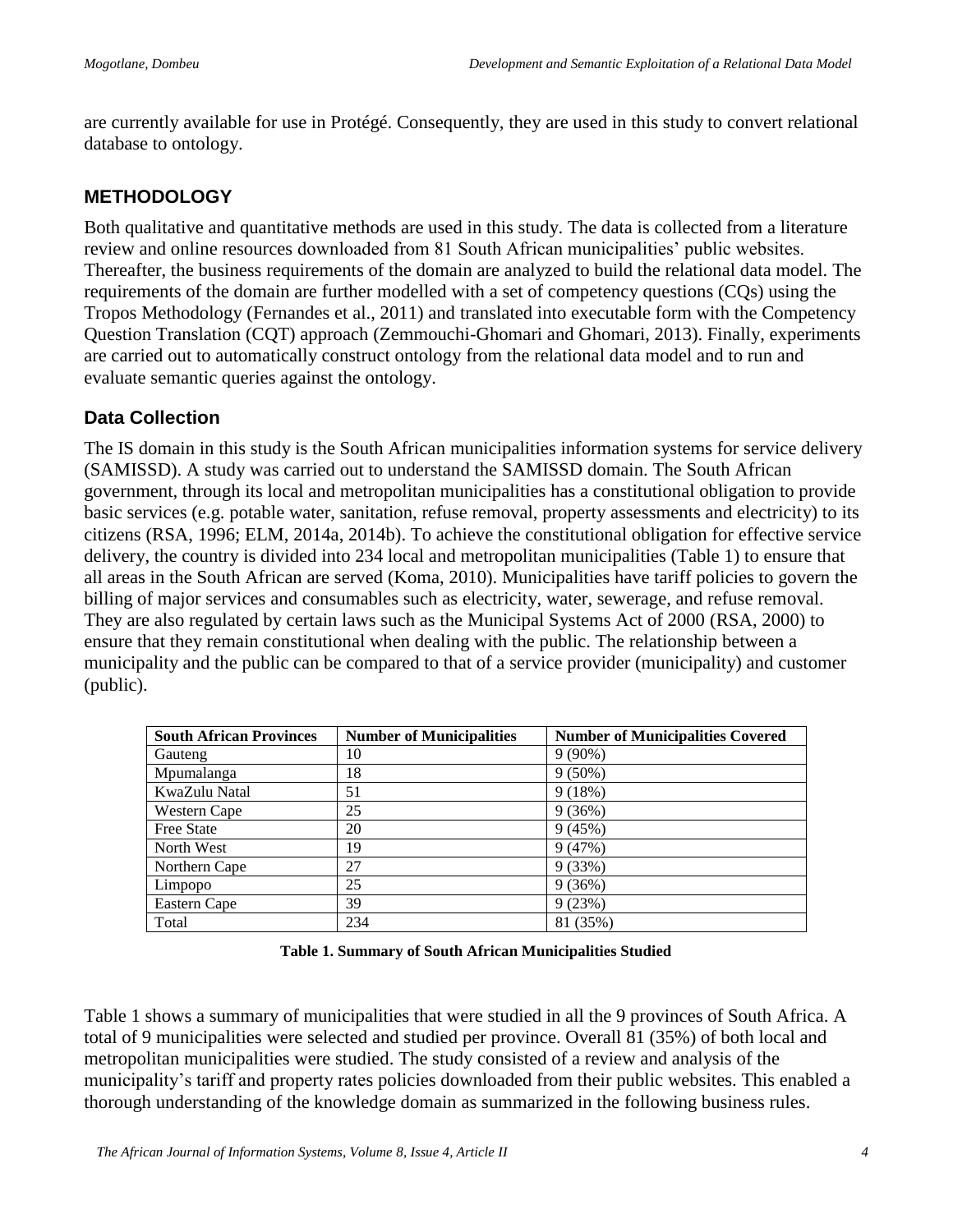Municipalities maintain customer accounts to bill services they provide on a monthly basis. A customer can have an account with a municipality by virtue of being a property owner and occupier of a property that receives services. Monthly payments will be made to the account and failing to pay will lead the account into arrears. Customers are allowed to make payment arrangements on accounts that are in arrears. A customer will also be able to lodge a complaint or a general query in case of poor services rendered. The following services are offered to customers: water, electricity, refuse removal, basic sewerage and property assessment. The services listed above are charged according to a tariff that is influenced by many factors that include: the category of the property, market value of the property determined after municipality property assessments, consumption, and peak and non-peak months (this specifically affects consumables like electricity). The municipality is responsible for maintaining a valuation roll that is used to capture all assessed and valued properties according to property category. Property categories are listed as residential, sectional title, business, commercial, industrial, and farm dwellings. The requirements of the domain presented above are analyzed to build a relational data model in the next subsection.

#### **Relational Data Modelling**

It is necessary to define what a relational database is before building one for the SAMISSD domain. A relational database is a data model which includes sets of relationships, attributes, and basic types (Zhang and Li, 2011). A relational database could be represented in the form of a relational database schema (Navathe, 1992). The relational database schema defines the structure of the database (Mahmood et al., 2010) and consists of the following main elements (Li et al., 2005; Zhou et al., 2010; Telnarova, 2010; Zhang and Li, 2011; Saleh, 2011):

- Relation database table with a set of columns, rows and constraints.
- Attribute column of a database table.
- Tuple record or row of a database table.
- Domain data type of a column of a database table. This is the type of values contained in a column e.g. integer values etc.
- Primary Key a constraint placed on a column to maintain entity integrity in the table. A primary key maintains unique rows in the table.
- Foreign Key a constraint placed on a column to maintain referential integrity. A foreign key maintains relationships among database tables.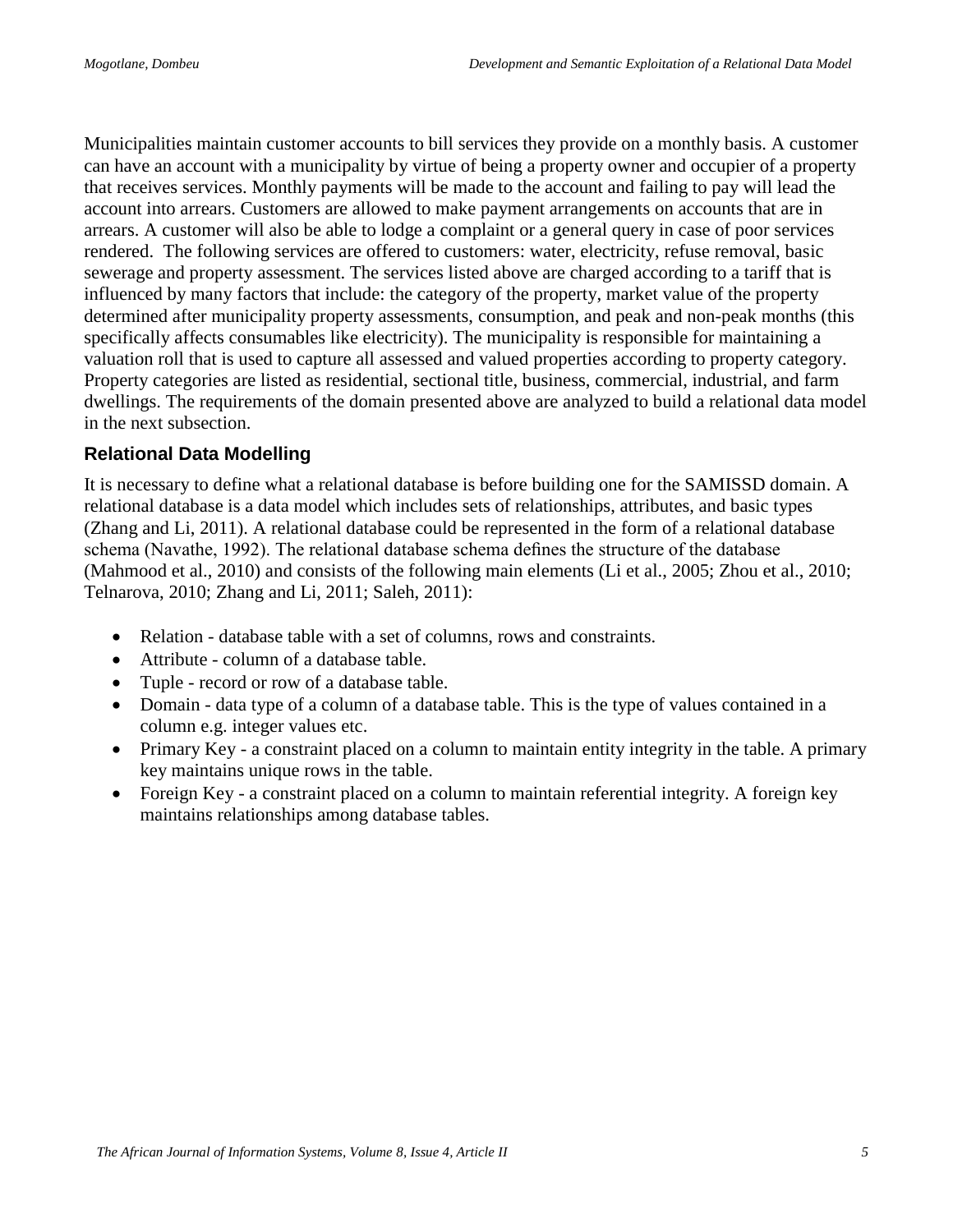

**Figure 1. Relational Data Model for South African Municipalities IS for Service Delivery**

A relational database can have different types of relationships between its tables. The relationships are maintained by the use of foreign keys. Consider two related tables T1 and T2. The possible relationships between the tables of the relational database are as follows:

- One to One relationship only one row in T1 corresponds to only one row in T2.
- $\bullet$  One to Many relationship one row in T1 can have many corresponding rows in T2; further, a primary key in T1 will be a foreign key in T2.
- Many to Many relationships many rows in T1 corresponds to many rows in T2; these relationships are normally resolved by the use of bridge tables.

From the business rules and scenario of the SAMISSD domain, the following entities were initially identified: Query, Administrator, Manager, Property Status, Group, Category, Query Type, Query Status, Property, Customer Group, Customer, Account Status, Account, Account Billing, Property Service, Service, Arrangement, Arrangement Status, Arrears, Payment Method and Tariff. These entities were present in the data collected from all the studied municipalities indicating that these municipalities have compatible entities. Furthermore, it was found that the entities: Services, Property, Property Type/Category, Tariff, and Customer are common to all the municipalities studied. After data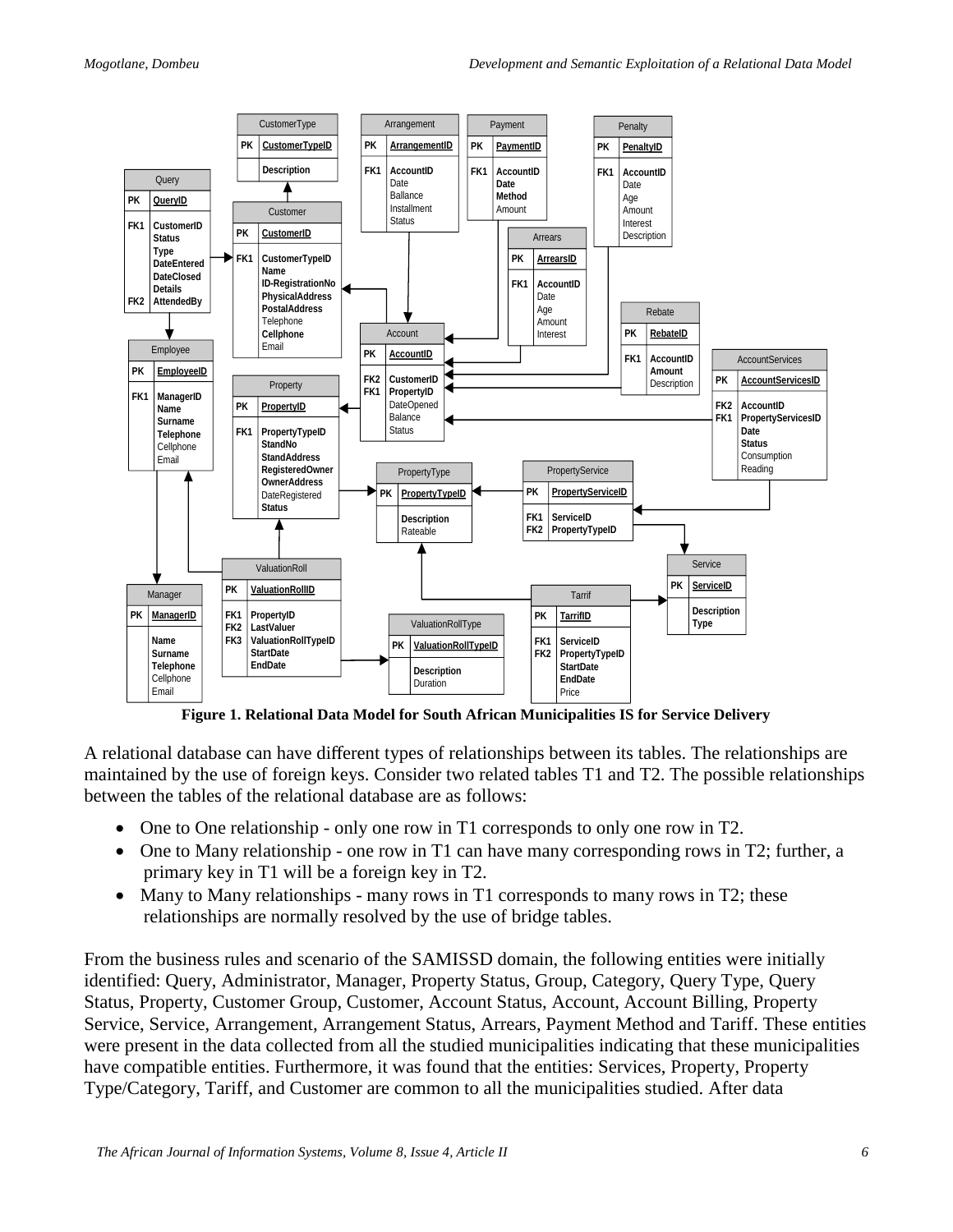comparison and further analysis, the generic relational data model of the SAMISSD domain was drawn as in Figure 1.

Recall that the aim of this study is to provide a case study of the empirical application of semantic web technologies for converting RDB into ontology in IS. The first step was the building of the relational model of the SAMISSD domain in Figure 1. At the conceptual level, the next step is the modelling and translation of the requirements of the domain into a form that can be executed against the semantic model (ontology) that will be constructed from the relational data model later in this study. The requirement modelling is done with competency questions. Competency questions (CQs) are natural language questions representing the requirements of a IS domain; CQs can be translated and executed against an ontology to extract relevant information from it.

#### **Requirement Modelling with Competency Questions**

The CQs of the SAMISSD domain are modelled with the Tropos Methodology (Fernandes et al., 2011). It is an ontology building methodology constituted of three phases:

- Early Requirements during this phase, organisational actors, goals and their dependencies are identified. Organisational actors are like role players in the target knowledge domain. After the actors are identified, their soft and hard organisational goals are identified and modelled together with resources and organisational plans. This is a way of getting full organisational objectives.
- Late Requirements focuses on the capturing and modelling of COs from the information obtained in the Early Requirements phase.
- Ontology Modelling in this phase concepts and their relationships are extracted from the set of CQs to build the domain ontology.

The ontology modelling phase of the Tropos Methodology is not applied in this study. Instead, CQs obtained in the Late Requirements phase are used to query an ontology constructed from the relational database of the SAMISSD domain. The rest of this section applies the first two phases (early and late requirements) of the Tropos Methodology to develop the CQs of the SAMISSD domain.

In the Early Requirements phase, the municipality and customer are identified as the main role players/actors in the SAMISSD domain. In fact, the municipality has a soft goal to provide effective service delivery to customers. The customers are owners of properties that fall under the jurisdiction of the municipality and have the responsibility to log queries whenever they are not satisfied with services offered by the municipality. The soft goal above then leads to three main hard goals of:

- Identifying customers' properties as destinations of services to be rendered,
- Maintaining and managing a roll of all properties under the municipality, and
- Continuously improving services offered to customers.

The three hard goals above are further broken down into four sub-goals: offering services, improving services, capturing properties and managing properties. The resource needed to fulfil the goal of improving services is the queries submitted by customers. By addressing customer queries, the municipality will be in a better position to improve service delivery processes. On the other hand, a resource needed to fulfil the goals of capturing and managing properties is a municipal valuation roll. The valuation roll is a list of all properties under the municipality's jurisdiction.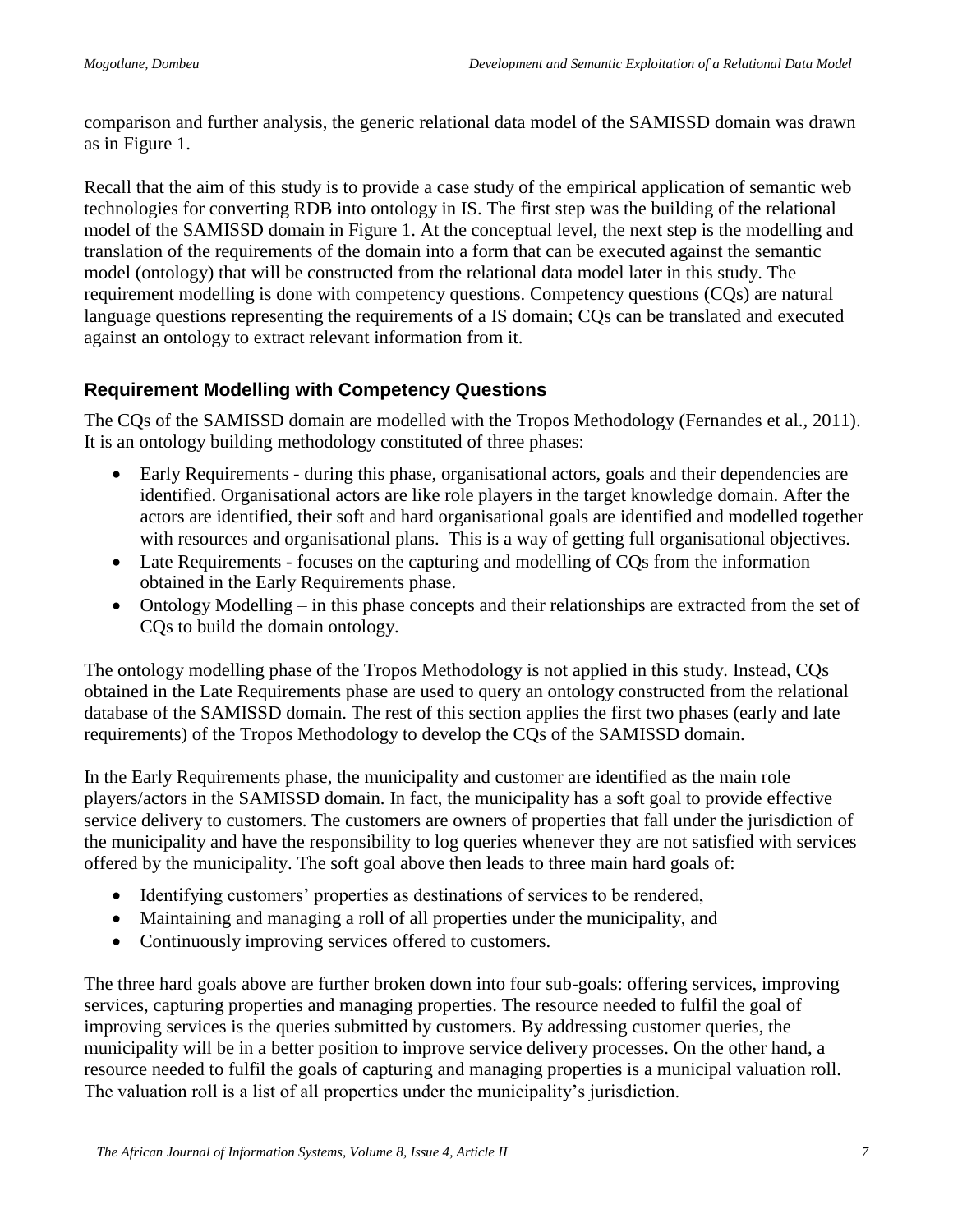| The scenario above provides an overview of the early requirements where information is collected on |  |
|-----------------------------------------------------------------------------------------------------|--|
| how the municipalities fulfil their obligations of effective service delivery to customers.         |  |

| <b>Identifiers</b> | <b>Competency Questions</b>                                          |
|--------------------|----------------------------------------------------------------------|
| CQ1                | What are the services offered by the municipality?                   |
| CQ <sub>2</sub>    | What are the types of services offered by the municipality?          |
| CQ3                | Which services are consumables in the municipality?                  |
| CQ4                | Which services are basic in the municipality?                        |
| CQ <sub>5</sub>    | How many customers do we have in our municipality?                   |
| CQ <sub>6</sub>    | What are the names of our customers?                                 |
| CQ7                | What types of customers are catered for in our municipality?         |
| CQ8                | What are the overall queries in the municipality?                    |
| CQ <sub>9</sub>    | What are the details and status of the current customer queries?     |
| CQ10               | What are the types of valuation rolls in the municipality?           |
| CQ11               | How much is the highly rated property within the municipality?       |
| CQ12               | What is the address of the most valued property in the municipality? |
| CQ13               | How many properties are there in the municipality?                   |
| CQ14               | How many services are offered for residential properties?            |
| CQ15               | What are the ID's of customers who make queries?                     |
| CQ16               | What are the closed queries from the customers?                      |
| CQ17               | What are the current open queries from the customers?                |

| <b>Table 2. List of Competency Questions</b> |  |  |  |  |  |
|----------------------------------------------|--|--|--|--|--|
|----------------------------------------------|--|--|--|--|--|

In the Late requirement phase of the Tropos Methodology, the organisational actors, goals and resources identified above are used to capture and model the competency questions. The resulting CQs of the SAMISSD domain are provided in Table 2. The CQs in Table 2 are encoded with identifiers as in Fernandes et al. (2011). Seventeen CQs were derived in total with identifiers from CQ1 to CQ17 (Table 2). The competency questions CQ1 to CQ4 were derived from the *offering services* goal. In fact, to succeed in offering services to customers, the municipality would be interested in keeping records of service names (CQ1) and their types (CQ2). It will also be necessary for the municipality to specifically know which services are basic (CQ4) and which ones are consumables (CQ3). Consumables are services that are billed according to the customer's usage.

The competency questions CQ5 to CQ7 focus on the *customer* as the second organisational actor and the receiver of services. In this instance, the municipality will be interested to know the number of customers, their names and types to gauge the demand for services. The competency questions CQ8 to CQ9 were derived from the *queries* resource. The municipality would need to know the overall queries and their details in order to achieve the *improve services* goal. The competency question CQ10 was derived mainly from the *valuation roll* resource. Here the municipality would need to establish the types of valuation rolls available to achieve the *capturing properties* and *managing properties* goals. The competency questions CQ11 to CQ13 were derived from the *capturing properties* and *managing*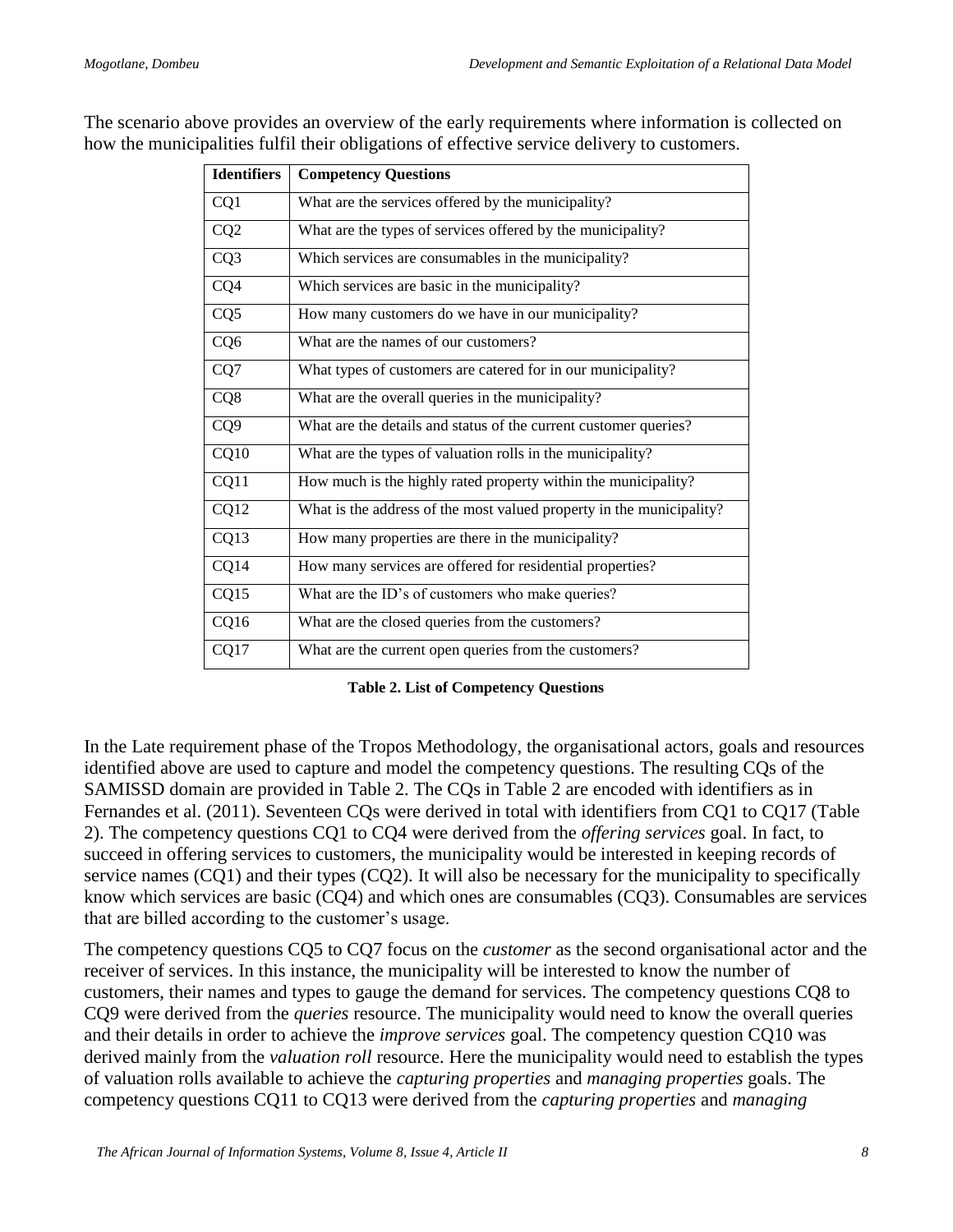*properties* goals. To achieve these goals, the municipality would have to establish their mostly valued properties (CQ11) and their physical locations (CQ12). The municipality would also be interested to know the number of properties (CQ13) that are in their jurisdiction. The competency questions CQ14 is derived from *offering services, capturing properties and managing properties* goals; in this case the municipality would be interested in identifying specific services that are offered to residential properties. Last, the competency questions CQ15 to CQ17 were derived from customers (organisational actor) and queries (resource). Here, the municipality would be interested in (1) identifying customers (CQ15) who put in queries and (2) the details of closed (CQ16) and open (CQ17) queries from customers. This will assist in the goal to *improving services*.

The CQs in Table 2 must be translated into a format that can be executed against the ontology in an attempt to retrieve useful information from it. This is done in the following section.

#### **Semantic Translation of Competency Questions**

The competency questions in Table 2 are in the Natural Language (English) format. They need to be translated into a formal query language in order to be executed against the ontology. In this study, the Competency Question Translation (CQT) approach (Zemmouchi-Ghomari and Ghomari, 2013) is applied to obtain a set of SPARQL queries to be executed against the ontology constructed from the relational database of the SAMISSD domain. SPARQL is a SQL like language for querying ontology.

The CQT approach assumes that the user has a working knowledge of ontology, languages for representing ontology, and ontology query languages such as SPARQL. Ontology is a knowledge base system representing the common and shared vocabularies/concepts within a specific domain as well as the relationships between them (Li et al., 2005; Zhou et al., 2010; Telnarova, 2010). Typical ontology elements are concepts, relationships/properties, axioms and instances (Zhang and Li, 2011; Saleh, 2011). A concept is the basic component of ontology. The relationships/properties between concepts define how concepts are semantically related to each other in the ontology. Axioms are the statements in the ontology, i.e., the logical combinations of concepts and properties. The instances are the occurrences/values of concepts or properties in the ontology. The popular languages for the formal representation of ontology are Resource Description Framework (RDF) and Web Ontology Language (OWL). However, OWL is preferred over RDF due to the weak expressive power of the RDF language (Li et al., 2005; Jia and Yue, 2009). It is also considered to be the most advanced ontology representation language (Lemaignan et al., 2006).

The CQT approach starts with the classification of CQs into different categories according to expected answers' types. There are five types of questions including:

- Definition questions ("What is/are?" or "What does this mean?" type of questions),
- Boolean questions (question with Yes/No answers),
- Factual questions (those that search precise information),
- List questions (those that query list of entities), and
- Complex Questions ("How" and "Why" type of questions).

After the questions are categorised, their expected answers are then determined. From the answers and questions, entities are extracted and their types (whether it's a concept/class, relation/property, axiom, or instance) are identified. With this information, appropriate SPARQL queries are constructed. This process was applied on the set of CQs in Table 2 to build SPARQL queries for each. Table 3 shows a sample SPARQL queries for the competency questions CQ1, CQ9, CQ11 and CQ12 (Table 2).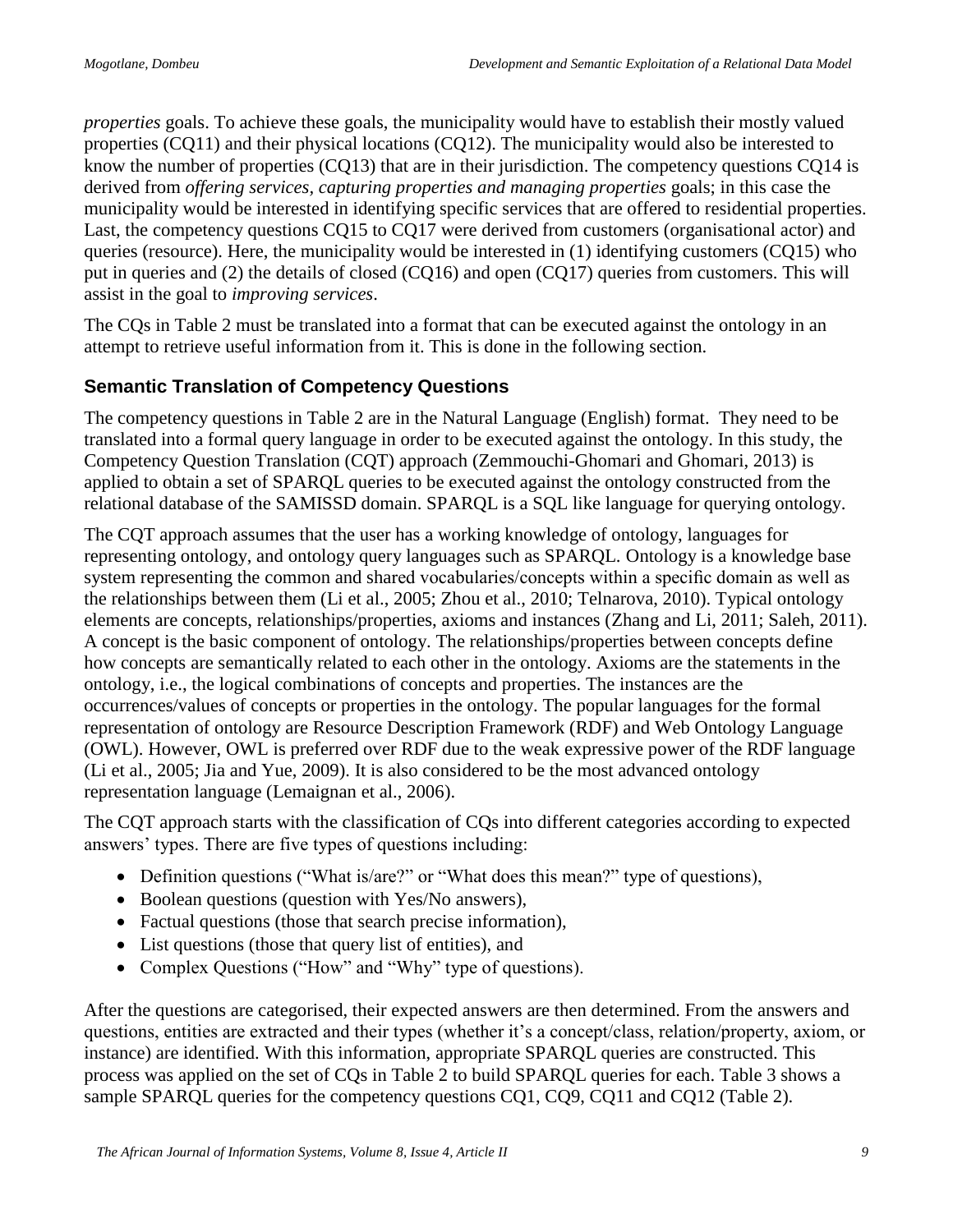| <b>Identifiers</b> | <b>SPARQL Queries</b>                                          |
|--------------------|----------------------------------------------------------------|
| CQ1                | SELECT? Name WHERE { ?service a Ont:Name.                      |
|                    | ?service Ont:Service.Name ?Name. }                             |
| CQ <sub>9</sub>    | SELECT * WHERE { ?query a Ont:Query.                           |
|                    | ?query Ont:Query.Details ?details.                             |
|                    | ?query Ont:Query.Status ?status.}                              |
| CO <sub>11</sub>   | SELECT (MAX (?value) AS ?value) WHERE { ?prop a Ont:Property.  |
|                    | ?prop Ont:Property.Value ?value}                               |
| CO12               | SELECT ?address WHERE { ?prop a Ont:Property.                  |
|                    | ?prop Ont: Property. Address ?address.                         |
|                    | ?prop Ont:Property.Value ?value FILTER (?value = Max(value)) } |

|  | <b>Table 3. Sample SPARQL Queries</b> |  |
|--|---------------------------------------|--|
|  |                                       |  |

In Table 3, the SPARQL query for CQ1 selects (SELECTS?) all the names from the Service class (Ont:Service) in the ontology (Ont). This will result in the list of service names from the ontology. Similarly, the SPARQL query for CQ9 returns all information (SELECT\*), i.e., details and status, on the query class (Ont:Query) in the ontology (Ont). With regard to CQ11, its SPARQL query selects the maximum value attribute (SELECT (MAX (?value) AS ?value) from the Property class (Ont:Property) in the ontology (Ont). The results of this query will indicate the highly rated property within the municipality. Last, the SPARQL query for CQ12 selects an address from the Property class (Ont:Property) in the ontology (Ont). The query also has a filter represented by the *FILTER* command within the *WHERE* clause. This is to filter the maximum value of a property. The whole query will result in a physical address of a highly rated property in the municipality.

Up to this point, a relational data model for the SAMISSD domain was built (Figure 1) and the business requirements of the domain modelled and translated into SPARQL semantic web query language (see sample SPARQL queries in Table 3). To achieve the aims of the study, that is, to empirically assess the effectiveness of Semantic Web technologies in transforming and extracting useful information from a relational data model of the SAMISSD domain, experiments are going to be carried out in the next section to: (1) create and populate a relational database of the SAMISSD domain based on the relational data model in Figure 1, (2) apply relevant Semantic Web technologies to automatically built ontology from the relational database, (3) run the SPARQL translations of the CQs in Table 2 on the resulting ontology in an attempt to retrieve information from it, and (5) collect views of potential end users of applications in the SAMISSD domain to analyze the outputs of SPARQL queries on the resulting ontology.

#### **EXPERIMENTS**

#### **Computer and Software Environment**

Experiments were carried out on a Notebook computer with 2 GB of random access memory (RAM) and a Windows 7 Operating System. Oracle 11g Express Edition was used as Relational Database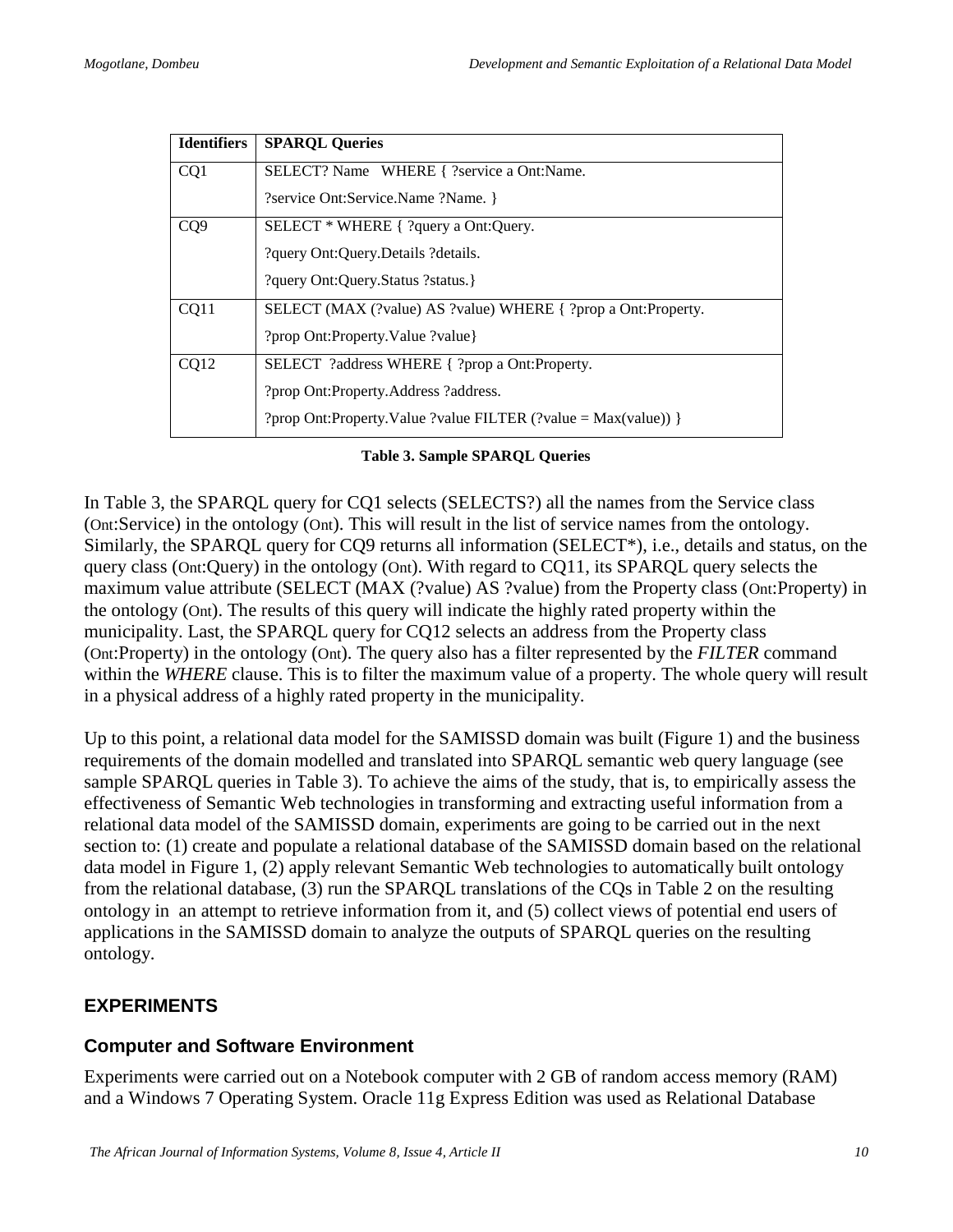Management System (RDBMS). The Protégé ontology editor version 4.3 and an associated plug-in, namely, DataMaster (Nyulas et al., 2007) were used to automatically construct ontology from the Oracle database. A plug-in is a separately developed software module that adds more functionality to existing software. Protégé ontology editor and its plug-ins are available for download free of charge over the Internet. The graphical representation of the output ontology from DataMaster was done using virtualisation plug-ins including OntoGraf (Falconer, 2010) and OWLViz (Horridge, 2010). The execution of the SPARQL queries against the resulting ontology was done with the Protégé query interface.



**Figure 2. Screenshot of a Municipality Database in Oracle**

#### **Ontology Construction from the Oracle Database**

The relational data model in Figure 1 was further implemented into a Municipality database using Oracle 11g Express Edition. Figure 2 shows a screenshot of a database in Oracle. From the screenshot, it can be seen that the database has already been populated with sample data. The left panel of Figure 2 shows a part of the database tables, whereas, the right panel depicts some records of the Service table. The relational database in Figure 2 will be converted to an ontology to allow the semantic exploitation of its records. To this end, the DataMaster plug-in (Nyulas et al., 2007) within Protégé was used to automatically construct the ontology from the Oracle database.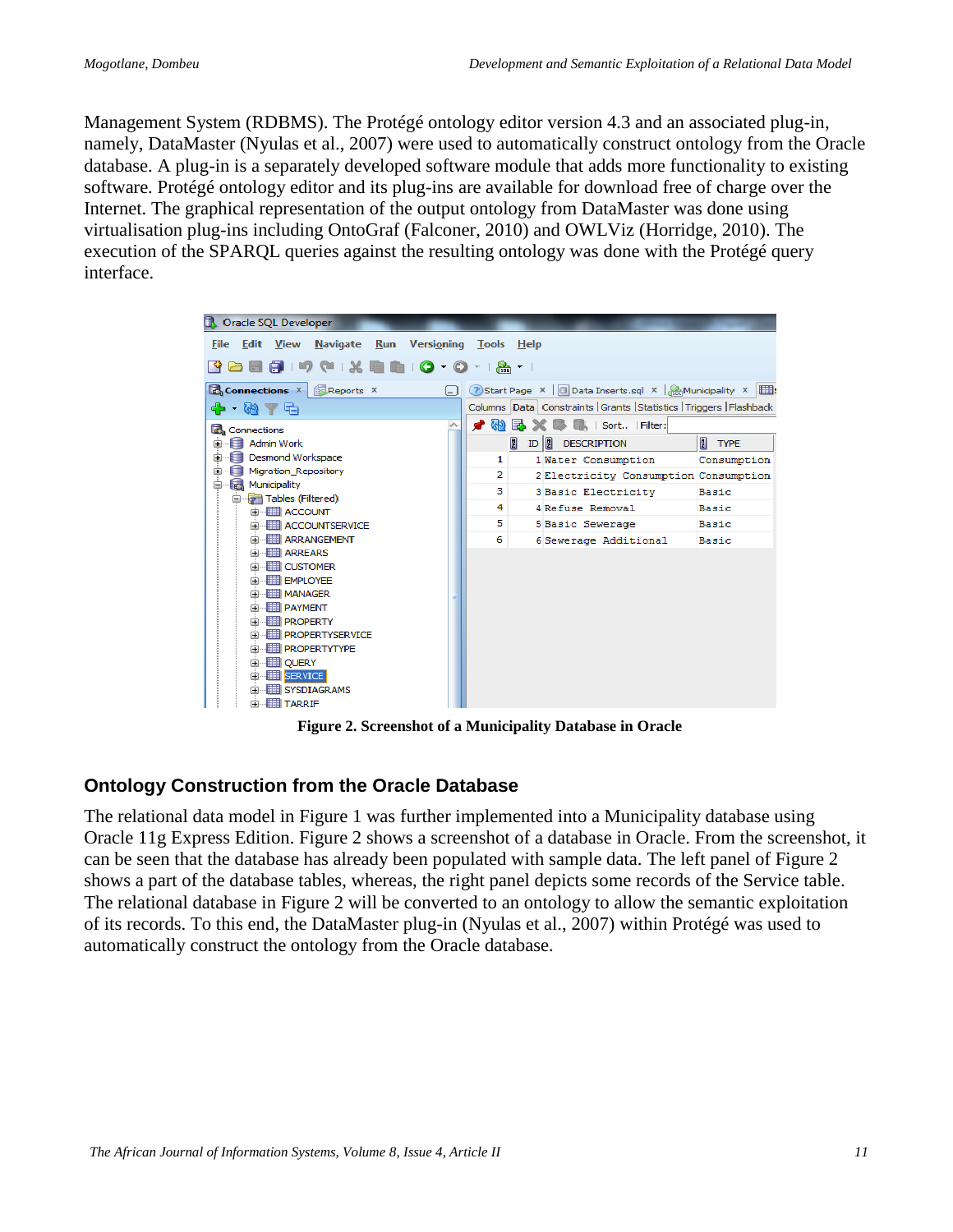

**Figure 3. Inheritance Structure of Ontology Constructed with DataMaster Plug-in** 

Recall that the ontology editor like Protégé creates ontology in one of the semantic web ontology languages including RDF and OWL. The DataMaster Protégé plug-in constructs ontology from a relational database in OWL language. Figure 3 shows the classes of the OWL ontology constructed from the Oracle database in Figure 2 with the DataMaster plug-in. The graphical representation of classes in Figure 3 was obtained with the OWLViz virtualisation plug-in installed within Protégé. The meaning of the graph in Figure 3 is that all classes produced, inherit the default OWL class Thing; this is represented by the phrase *is-a* on the edges of the graph. It can be noticed that the classes of the ontology in Figure 3 includes all the tables of the database in Figure 2. The complete graph of the resulting ontology is shown in Figure 4; this graph was generated with the OntoGraf (Falconer, 2010) virtualisation plug-in. Figure 4 shows all the classes of the resulting ontology and the relationships between them.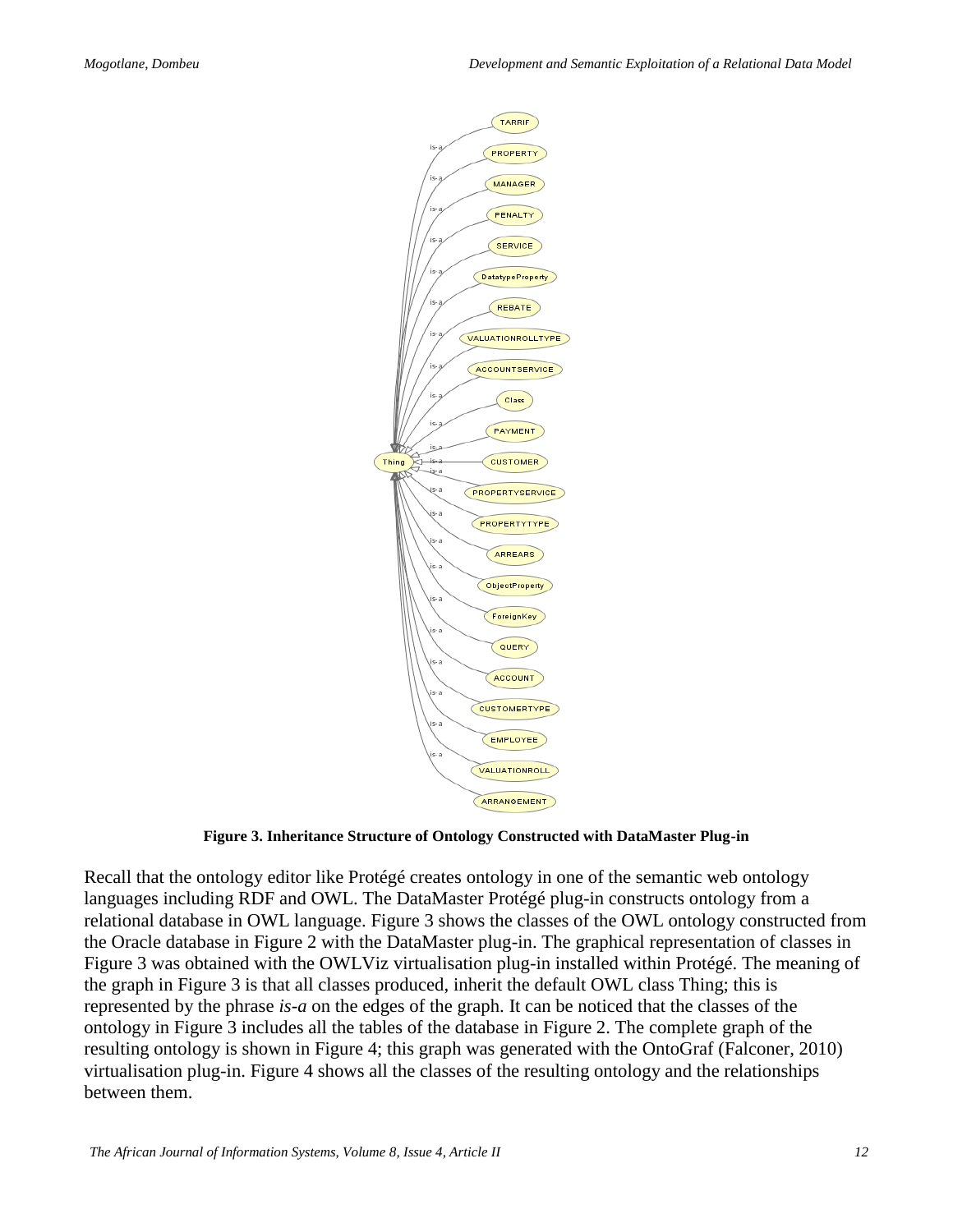

**Figure 4. Ontology Constructed with DataMaster Plug-in**

The Oracle database included 19 tables (see Figure 1 for all the tables). The resulting ontology (Figures 3 and 4) have 23 classes; these classes include all the tables of the database with four additional tables. This indicates that the DataMaster plug-in has accurately converted all the tables of the database into ontology classes. This observation is in line with the conceptual mapping rule of database and ontology structures proposed by Zhou et al. (2010), Zhang and Li. (2011), Gherabi et al. (2012) and Sedighi and Javidan (2012). This stipulates that all tables in the database should be mapped to classes with the same names in the ontology. A similar analysis can be done on the relationships in both the database and resulting ontology. In fact, in the relational data model in Figure 1, there are one-to-many relationships between the pair of tables (Property, PropertyType) and (Customer, CustomerType); these relationships have been successfully represented in the resulting ontology in Figure 4 by the creation of edges between the corresponding pair of classes (Property, PropertyType) and (Customer, CustomerType). Another example is the many-to-many relationship between the tables PropertyType and Service which is represented by the bridge table PropertyService in the relational data model in Figure 1; this relationship has been successfully represented in the resulting ontology in Figure 4 with the creation of edges between the pair of classes (PropertyService, Service) and (PropertyService, PropertyType). This is an indication that the DataMaster plug-in has accurately mapped the relationship between the tables of the database into semantic relationships between the classes of the resulting ontology. The results in Figures 3 and 4 provides proof that Protégé ontology editor associated with DataMaster plug-in can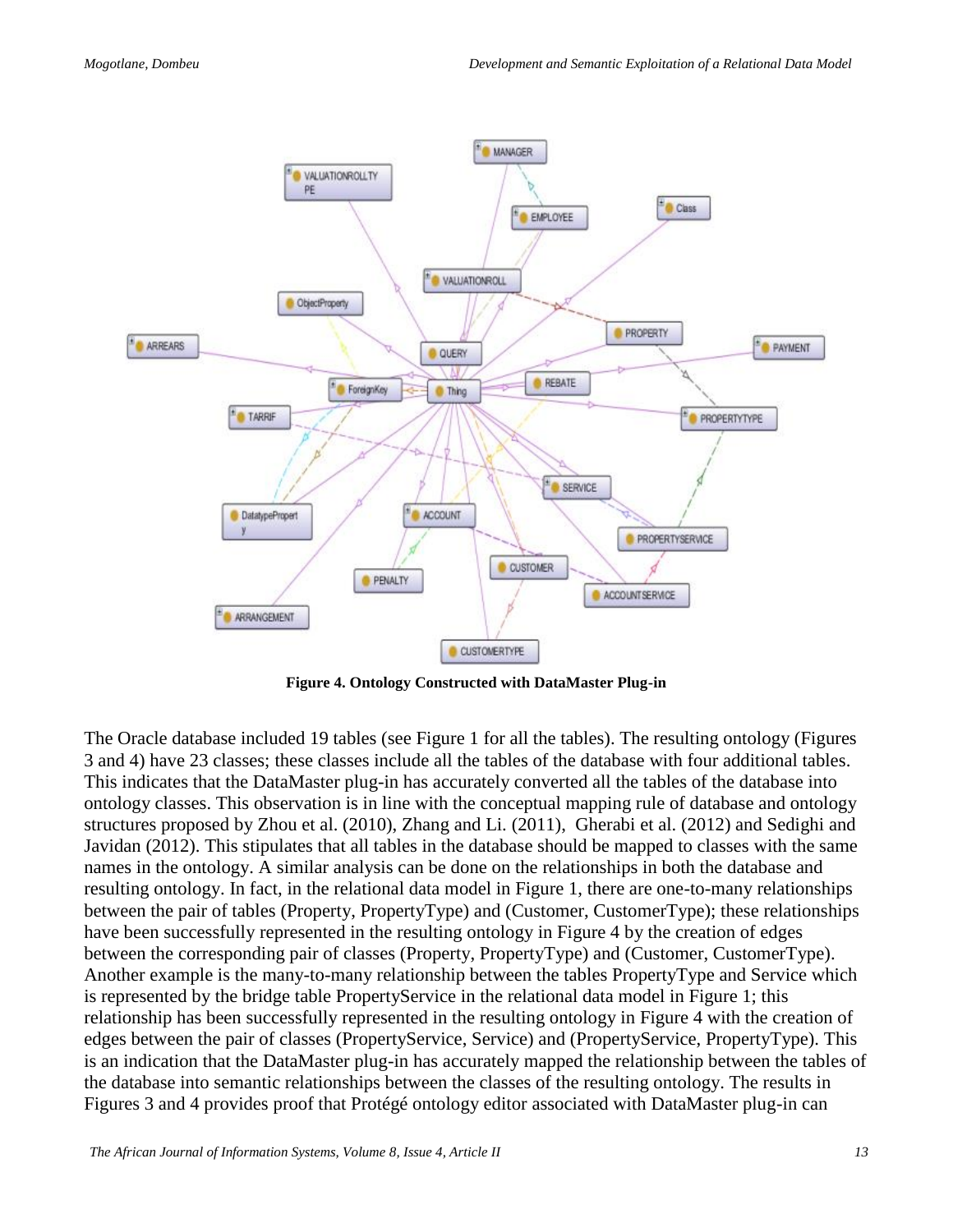accurately transform a relational database into ontology. The next step towards the achievement of the aims of the study is to ascertain if the resulting ontology (Figures 3 and 4) satisfies the requirements of the SAMISSD domain. To this end, the SPARQL translations of the CQs in Table 2 was run against the OWL code of the resulting ontology in the next Subsection. Further, the outputs of the SPARQL queries will be analyzed based on end users' views of answers to the CQs in Table 2.

#### **Semantic Query Execution and Analysis**

Finally, SPARQL queries are run on the OWL code of the resulting ontology. Figure 5 shows a sample SPARQL query (CQ1 in Table 2) execution and outputs. The bottom part of Figure 5 shows the list of all the service instances in the ontology. These are the services offered by the municipality to its customers. This indicates that SPARQL semantic web queries can successfully extract useful information from a relational database (Figure 2) via an ontology (Figures 3 and 4).



**Figure 5. Sample SPARQL Query and Outputs**

The outputs of SPARQL queries (see example in Figure 5) must be further analyzed against user views of the answers to the CQs. This analysis aims to ascertain whether the resulting ontology satisfies the business requirements of the domain. To this end, a technique presented in (Bezerra et al., 2013) is used in this study. In fact, Bezerra et al. (2013) proposed an algorithm which split a CQ into several tokens. Thereafter, the tokens are used to retrieve concepts or instances from the ontology. The resulting concepts and instances constitute the answer to the CQ. This approach is adopted in this study to analyze the SPARQL queries outputs against users' views of answers to CQs.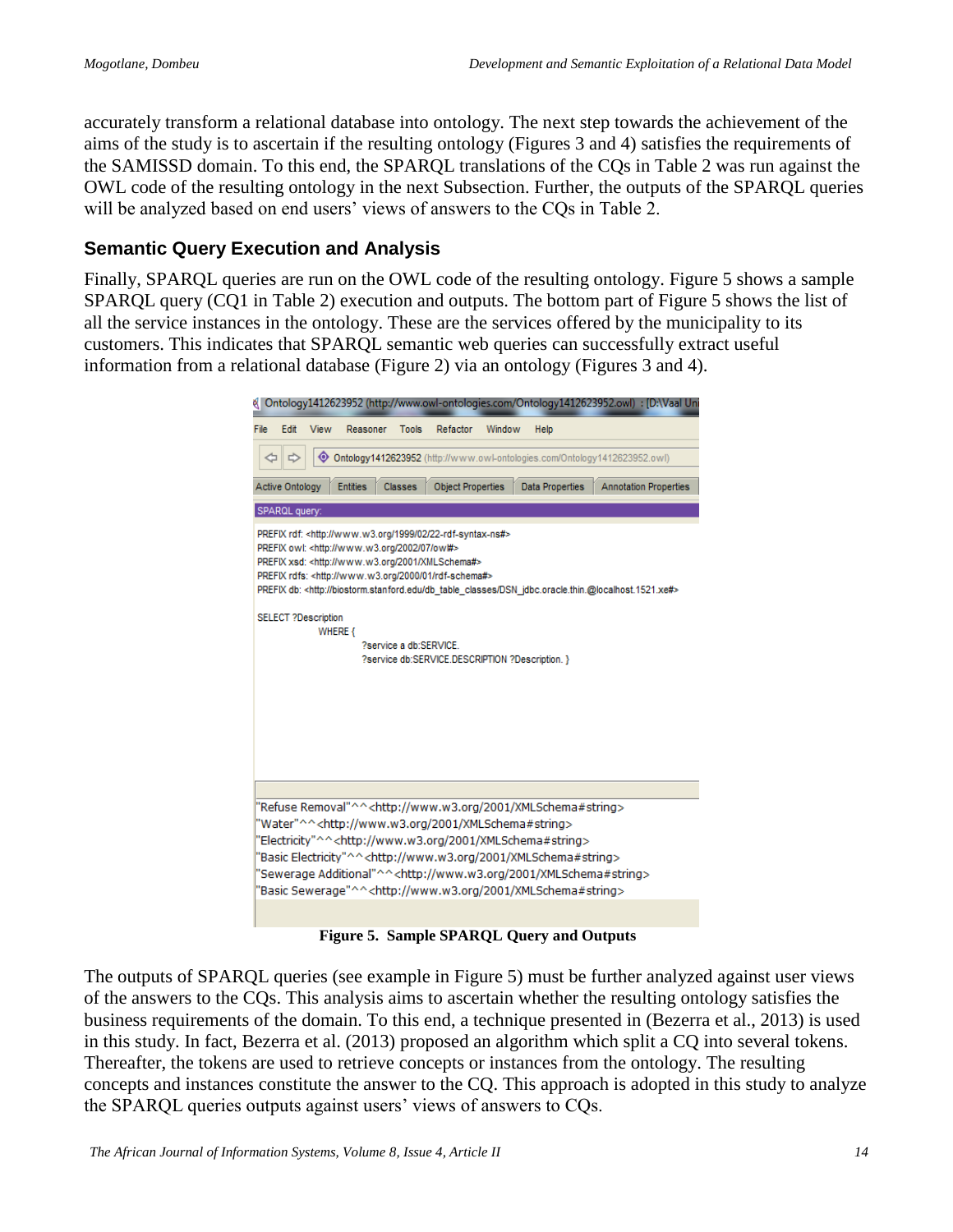To differentiate the authors from the end users of the ontology, three individuals were invited to participate in the study. The three participants were all owners of properties in South Africa and had good knowledge of the business domain. Furthermore, the participants hold Information Technology (IT) qualifications (Master of Technology in IT, Bachelor of Technology in IT and Bachelor of Technology in Computer Systems, respectively) and had a good understanding of concepts of entity, class, term, instance, occurrence, etc. However, they had little knowledge of ontology.



**Figure 6. Chart of the Mapping of Terms of Participant 1 to SPARQL Outputs Instances**

The three participants were given the list of competency questions in Table 2 and requested to select in each question the terms/entities/classes that they think could be or that the instances could be the answer to the question. The lists of CQs were collected and the selected terms/entities/classes analysed against the SPARQL queries outputs as in Figures 6, 7 and 8.



**Figure 7. Chart of the Mapping of Terms of Participant 2 to SPARQL Outputs Instances** 

Figure 6 shows the results of the mapping of the CQs terms selected by the first participant to the outputs of the SPARQL queries. The chart in Figure 6 suggests that one term was selected per CQ by the participant for 11 CQs and two terms for five CQs (CQ3, CQ4, CQ7, CQ14 and CQ16). Further, it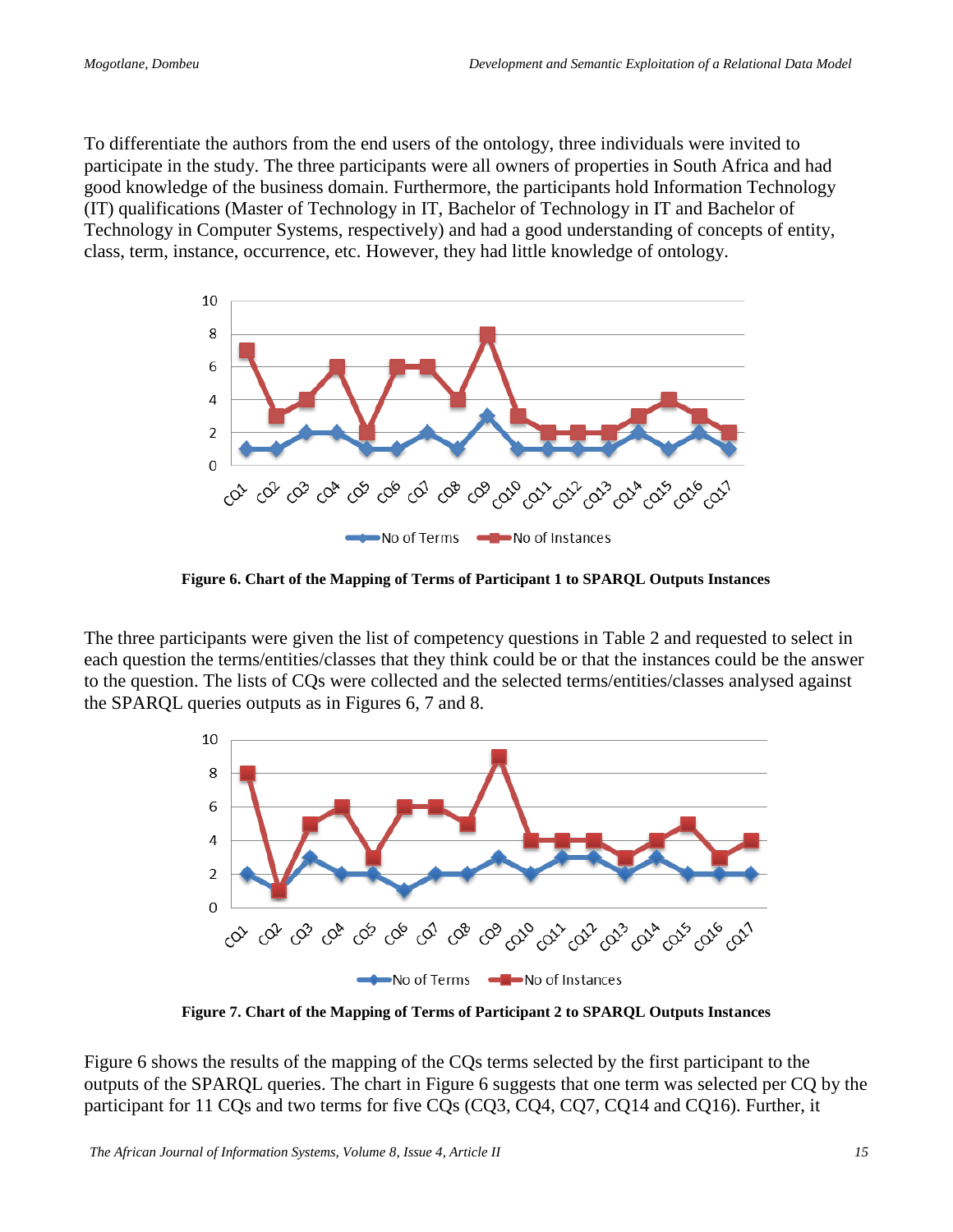showed that all the selected terms had at least one instance in the SPARQL output results; in particular, the CQ9 has many instances in the output results.

Similarly, Figure 7 shows the results of the mapping of the CQs terms selected by the second participant to the outputs of the SPARQL queries. From Figure 7, it is observed that the participant selected more terms per CQ; one term was selected for the CQs CQ2 and CQ6, two terms for CQs CQ1, CQ4, CQ5, CQ7, CQ8, CQ10, CQ13, CQ15, CQ16 and CQ17, and three terms for the CQs CQ3, CQ9, CQ11, CQ12 and CQ14. Further, Figure 7 shows that all the selected terms had at least one instance in the SPARQL queries outputs, with CQ1, CQ4, CQ6, CQ7 and CQ9 having more instances in the outputs results.



**Figure 8. Chart of the Mapping of Terms of Participant 3 to SPARQL Outputs Instances**

Last, the mapping of the terms chosen by the third participant to the SPARQL queries outputs is presented in Figure 8. It showed that the participant selected one term in most of the CQs except for CQ9, CQ11, and CQ14. Figure 8 also depicts that SPARQL output results included at least one instance of each selected term by the third participant with more instances for the CQs CQ1, CQ6 and CQ9.

In light of the above, user participants had different views of the answers to CQs. However, the execution of the SPARQL translations of CQs against the ontology produced outputs instances that satisfy users' expectations. This indicates that the resulting ontology constructed from the RDB of the SAMISSD domain with the DataMaster plug-in embodies domain and semantic features that appropriately capture the requirements of the SAMISSD domain.

#### **CONCLUSION AND FUTURE WORK**

This study developed and semantically exploited a relational data model of the SAMISSD domain. The business requirements of the SAMISSD domain were gathered and analyzed to build the relational data model. The relational data model was further developed as a test RDB in Oracle RDBMS. Semantic web tools including Protégé ontology editor and associated plug-ins were applied to convert the test RDB of the SAMISSD domain into ontology. The analysis of the structure of the resulting ontology showed some elements of accuracy in the conversion from RDB to ontology under Protégé. To exploit the records of the test RDB via the resulting ontology, CQs were used to represent the requirements of the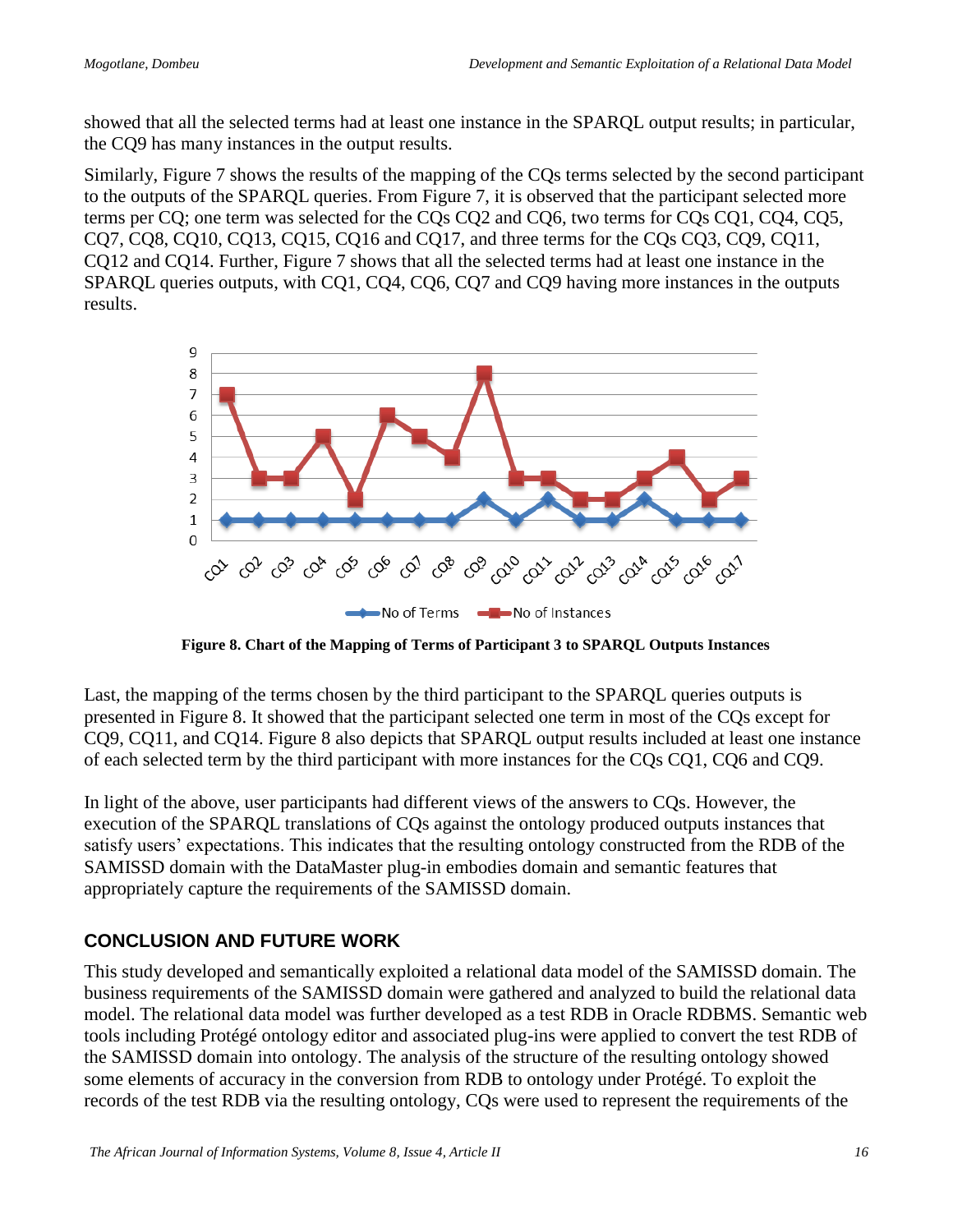SAMISSD domain. The resulting CQs in natural language form were further translated into SPARQL semantic web query language for their execution against the ontology. The execution of the SPARQL translations of CQs showed that relevant information could effectively be extracted from a RDB via an ontology counterpart automatically constructed from it. User participants were further involved in the study to assess the potential of the resulting ontology to accurately answer the CQs. The analysis of SPARQL queries outputs showed that, although users have different views of the answers to CQs, the execution of the SPARQL translations of CQs against the ontology produced output instances that satisfied users' expectations. This provided indications that RDB can be effectively exploited on the Semantic web via ontology and semantic queries.

The future direction of the research would be to investigate the concept of semantic web services to build a full semantic web application of the SAMISSD domain that interfaces the ontology constructed from the RDB and provide appropriate semantic-driven functionalities for answering the CQs.

#### **REFERENCES**

Alatrish, E.S. (2013) Comparison of Some Ontology Editors, *Management Information Systems*, 8, 2, 18-24.

- Banu, A., Fatima, S.S. and Khan, K.U.R. (2011) Semantic Based Querying Using Ontology in Relational Database of Library Management System, *International Journal of Web and Semantic Technology (IJWesT)*, 2, 4, 21-32.
- Bezerra, C., Freitas, F. and Santana, F. (2013) Evaluating Ontologies with Competency Questions, *Proceedings of the 2013 IEEE/WIC/ACM International Conferences on Web Intelligence and Intelligent Agent Technology*, Atlanta, GA, USA, 17-20 November, 284-285.
- Buitelaar, P., Olejnik, D. and Sintek, M. (2004) A Protégé Plug-in for Ontology Extraction from Text Based on Linguistic Analysis, *Proceedings of the 1st European Semantic Web Symposium (ESWS 2004)*, Heraklion, Greece, 10-12 May, 31-44.
- ELM, 2014a Emfuleni Local Municipality Tariff Policy 2013/2014 Financial Year; retrieved November 15, 2015 from [http://www.emfuleni.gov.za/images/docs/policies/tariff\\_policy201314.pdf](http://www.emfuleni.gov.za/images/docs/policies/tariff_policy201314.pdf)
- ELM, 2014b Emfuleni Local Municipality Property Rates Policy 2013/2014 Financial Year; retrieved November 15, 2015 from [http://www.emfuleni.gov.za/images/docs/policies/property\\_rates\\_policy201314.pdf](http://www.emfuleni.gov.za/images/docs/policies/property_rates_policy201314.pdf)

Falconer, S. 2010 OntoGraf; retrieved November 15, 2015 from

[http://protegewiki.stanford.edu/wiki/ OntoGraf](http://protegewiki.stanford.edu/wiki/%20OntoGraf) 

- Fatima, S. and Rajput, Q. (2012) A Comparison of Algorithms to Construct Ontologies from Relational Databases, *Proceedings of the Seventh International Multi-Conference on Computing in the Global Information Technology*, Venice, Italy, 24-29 June, 232-237.
- Fernandes, B.C.B., Guizzardi, R.S.S. and Guizzardi, G. (2011) Using Goal Modelling to Capture Competency Questions in Ontology-based Systems, *Journal of Information and Data Management*, 2, 3, 527-540.
- Gennari, J., Nguyen, M. and Silberfein, A. (2007) DataGenie; retrieved November 15, 2015 from <http://protege.cim3.net/cgi-bin/wiki.pl?DataGenie>
- Gherabi, N., Addakiri, K. and Bahaj, M. (2012) Mapping Relational Database into OWL Structure with Data Semantic Preservation, *International Journal of Computer Science and Information Security*, 10, 1, 42-47.
- Gruber, T.R. (1993) ATtranslation Approach to Portable Ontology Specification", *Knowledge Acquisition*, 5, 2, 199-220.
- Horridge, M. 2010 OWLViz; retrieved November 15, 2015 from<http://protegewiki.stanford.edu/wiki/OWLViz>
- Jain, V. and Singh, M. (2013) A framework to Convert Relational Database to Ontology For Knowledge Database in Semantic Web, *International Journal of Scientific & Technology Research*, 2,10, 9-12.
- Jia, C. and Yue, W. (2009) Rules-based Object-relational Databases Ontology Construction, *Journal of Systems Engineering and Electronics*, 20, 1, 211-215.